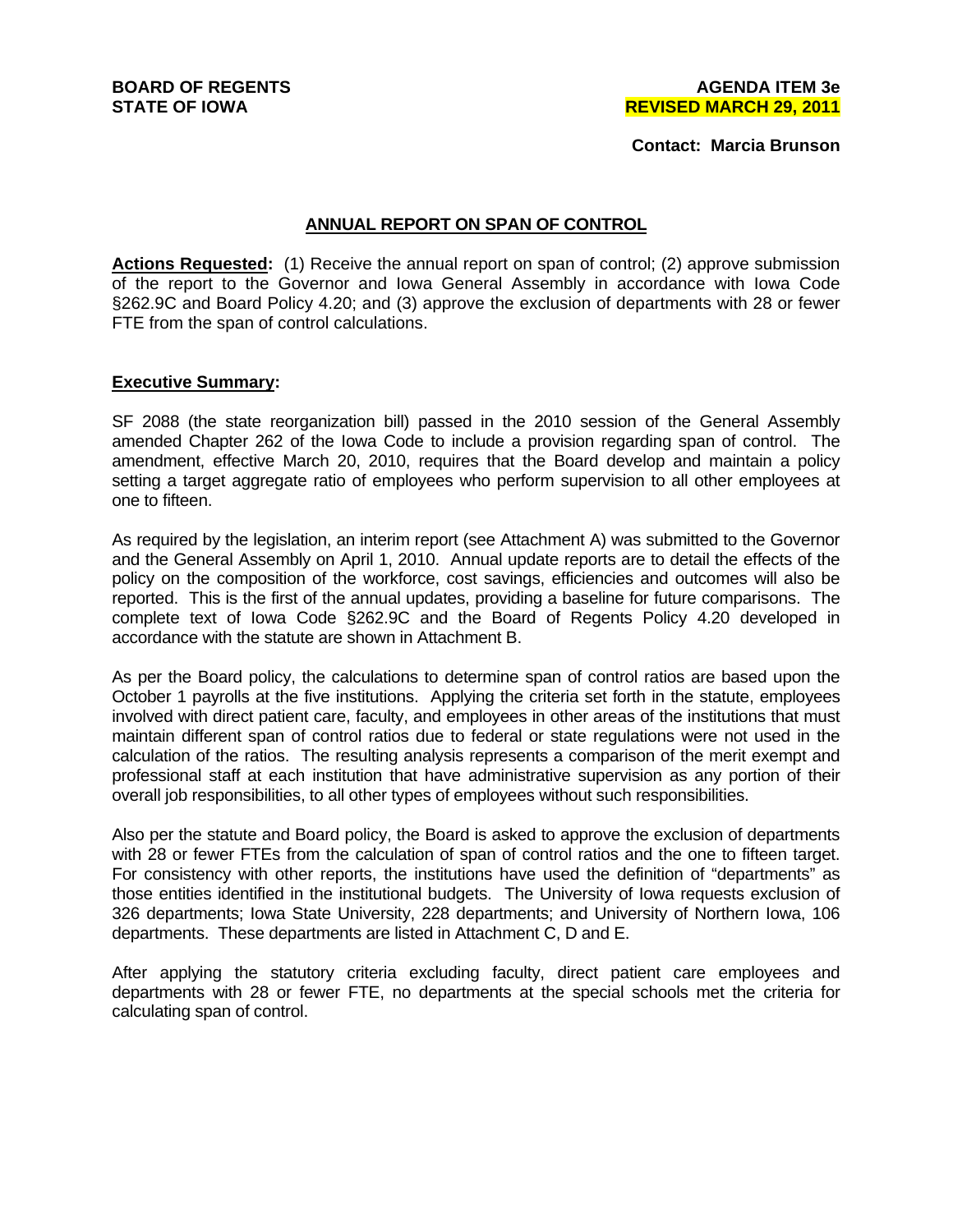Using October 1 payroll data and applying the statutory criteria, with the exclusion of departments with 28 or fewer FTE, the aggregate ratios of the employee population with any responsibility for supervision to the employee population that does not supervise are as follows:

| University of Iowa           | 1/11.66 |
|------------------------------|---------|
| <b>Iowa State University</b> | 1/19.42 |
| University of Northern Iowa  | 1/14.78 |

#### **Discussion:**

The Universities worked to be consistent in their calculations with respect to the various employee categories on each campus, however, some differences in methodology still exist. The University of Iowa and University of Northern Iowa were able to identify supervisors by person, while Iowa State University relied upon job classification titles to identify those with supervisory responsibility.

In this initial report, the University of Iowa applied the exclusion of employees "involved in direct patient care", to be specific only to the first line staff providing direct care to patients. Therefore, the University of Iowa calculations include a significant number of highly complex functions within UI Healthcare that would not exist at the other institutions. These would include both administrative functions and technical specialites to support and manage the care provided in the tertiary healthcare center. The University of Iowa calculations would also include staff interacting with patients involved in clinical research as human subjects.

Historically, each of the institutions has looked to other measures and methods of comparison to determine the staffing efficiencies of the institutions. For example, the Integrated Postsecondary Education Data System (IPEDS) data, reported on a biennial basis, provides a comparison of the University of Iowa to its Big Ten peer group, Looking at executive/administrative headcount staff ratios, the University of Iowa is consistently the leanest organization among its peers in this regard. In the most current report, the University reported a 2.02% ratio, in contrast to a median of 4.41%. ISU is second to the lowest in its peer group with a ratio of 1.6%.

The Board of Regents and the leadership of the institutions will continue to seek the most efficient and effective staffing mix to achieve and maintain excellence in fulfillment of their threefold mission of teaching, research and service. Particularly in times of great financial constraint, the Board and Universities must direct resources to the areas of greatest need and maximize efficiencies. The increasing use of technology, along with the emphasis in student support and research, will likely result in future changes in the workforce at each of the Universities.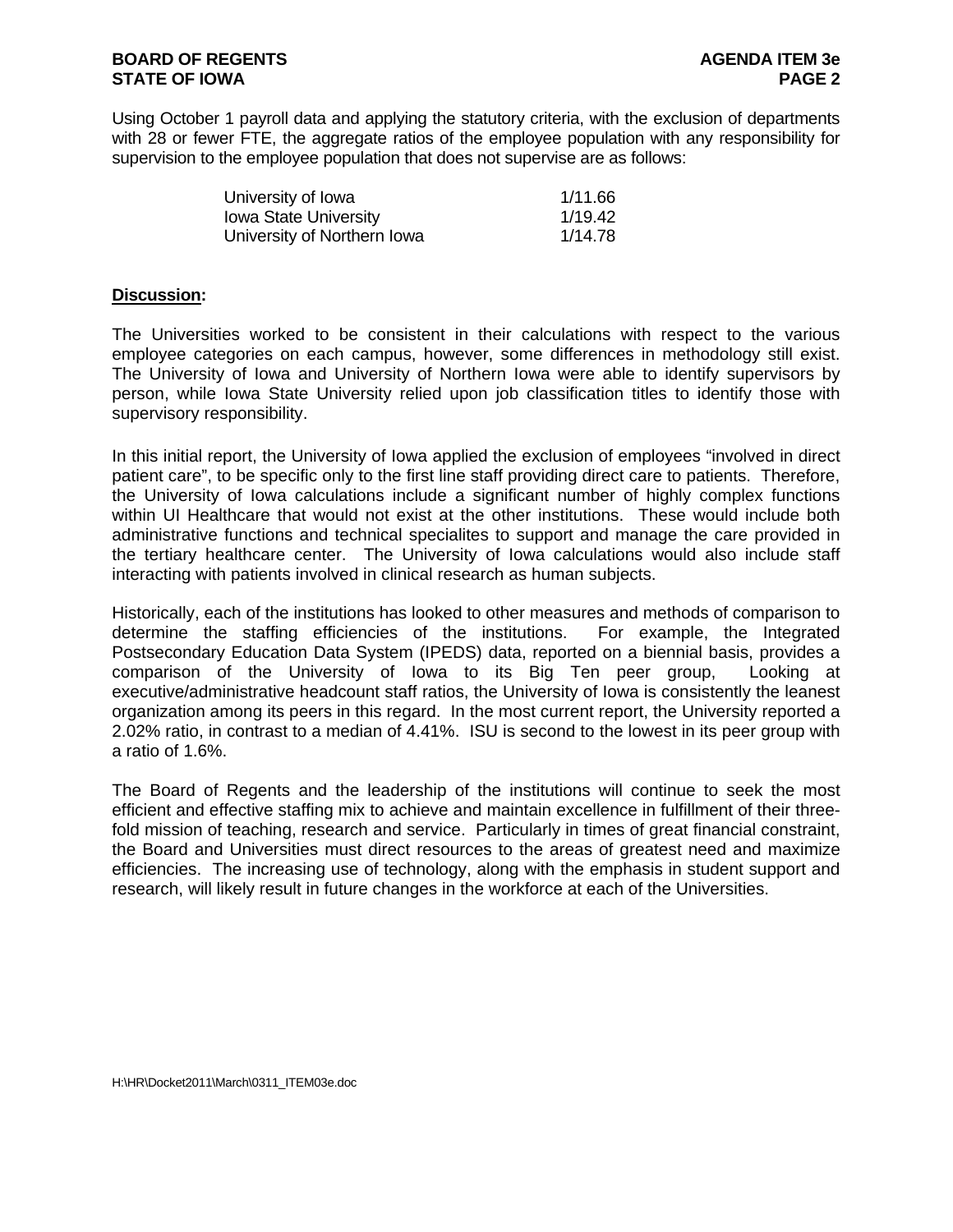### **BOARD OF REGENTS AGENUS AGENDA ITEM 3e STATE OF IOWA** AND **ATTACHMENT A**

# **PAGE 3**

*Governing Iowa's public universities and special schools*  University of Iowa Iowa State University University of Northern Iowa Iowa School for the Deaf Iowa Braille and Sight Saving School Lakeside Lab Regents Resource Center Quad-Cities Graduate Center Southwest Iowa Regents Resource Center Tri-State Graduate Center



David W. Miles, President, *West Des Moines*  Jack B. Evans, Pro Tem, *Cedar Rapids*  Bonnie J. Campbell, *Des Moines*  Robert N. Downer, *Iowa City*  Michael G. Gartner, *Des Moines*  Ruth R. Harkin, *Cumming*  Greta A. Johnson*, Le Mars*  Craig A. Lang, *Brooklyn*  Rose A. Vasquez, *Des Moines* 

Robert Donley, *Executive Director*

April 2, 2010

Michael E. Marshall Secretary of the Senate State Capitol Building Des Moines IA 50319

Mark Brandsgard Chief Clerk of the House State Capitol Building Des Moines IA 50319

Re: Span of Control – Interim Report

Dear Members of the Iowa General Assembly:

Pursuant to lowa Code Chapter 262.9C (SF 2088), below is the interim report on the span of control policy for the Regent institutions.

Due to the timing of the passage and effective date of Senate File 2088 pertaining to the requirement that the Board of Regents develop and maintain a policy that its institutions achieve a ratio of one (1) supervisory employee to fifteen (15) other employees, the policy is currently under development. The first reading of the policy revision will be presented to the Board of Regents at its April 28-29 meeting at the University of Iowa in Iowa City. The Board of Regents will be establishing a baseline of the institutions span of control and developing a policy to achieve the target span of control of one to fifteen. An annual update on the policy and the target span of control will be provided to the governor and general assembly on or before April 1 subsequently.

If there are any questions concerning this report, please do not hesitate to contact us.

Sincerely,

Robert Donley

H:\BF\Legislative\2010 Session\responses\GA\_spanofcontrol040210.doc cc: Dwayne Ferguson Legislative Liaisons Legislative Log

> 11260 Aurora Avenue • Urbandale, Iowa 50322-7905 • Phone 515-281-3934 • Fax 515-281-6420 *www.state.ia.us/educate/regents*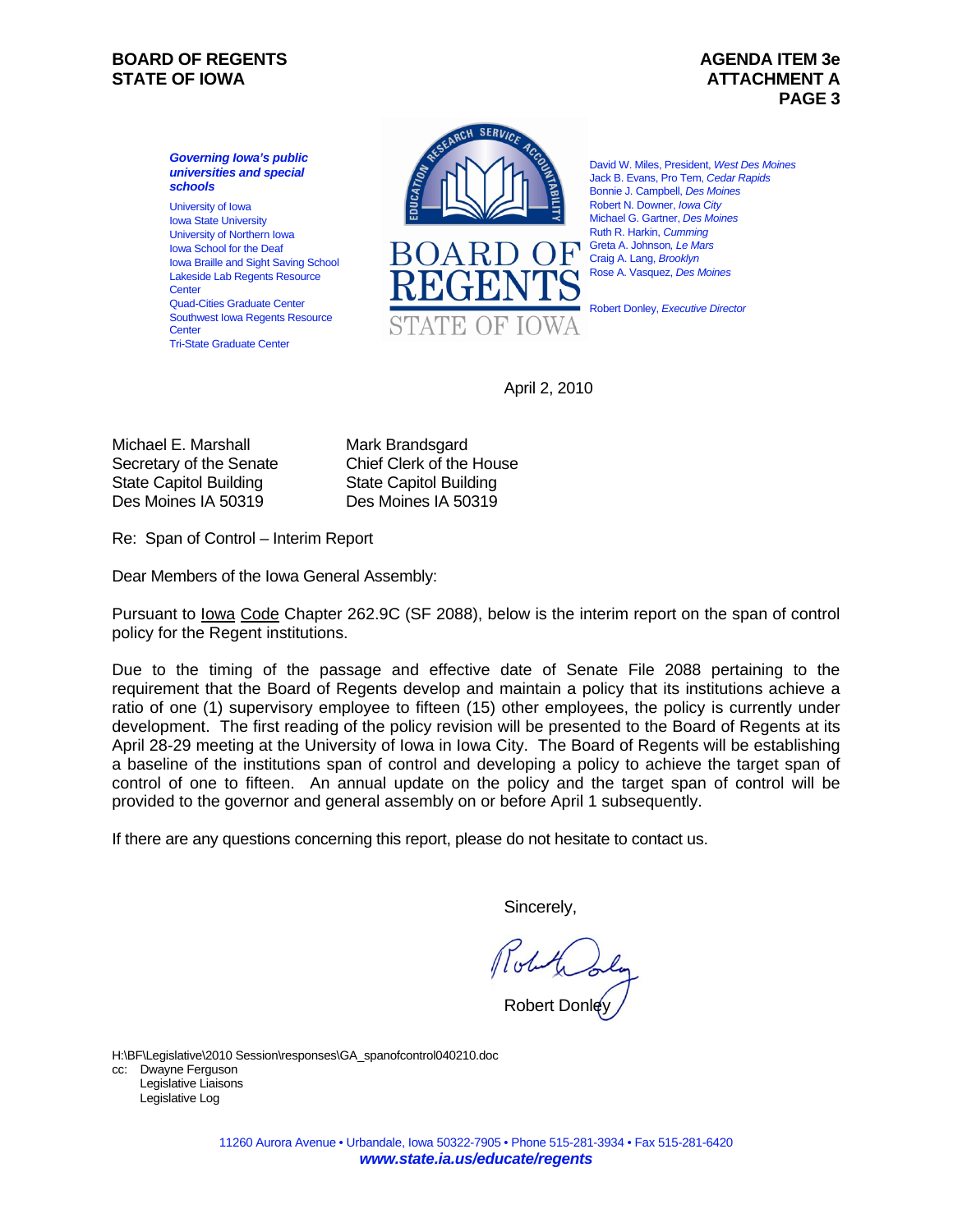## **Iowa Code §262.9C Span of control policy**

- 1. The state board of regents shall develop and maintain a policy regarding the aggregate ratio of the number of employees per supervisory employee at each of the institutions under the control of the board subject to the requirements of this section.
- 2. The target span of control aggregate ratio of supervisory employees to other employees shall be one to fifteen. The target span of control ratio shall not apply to employees involved with direct patient care, faculty, and employees in other areas of the institutions that must maintain different span of control ratios due to federal or state regulations.
- 3. For the purposes of this section, *"supervisory employee"* means a public employee who is not a member of a collective bargaining unit and who has authority, in the interest of a public employer, to hire, transfer, suspend, lay off, recall, promote, discharge, assign, reward, or discipline other public employees, to direct such public employees, or to adjust the grievances of such public employees, or to effectively recommend any such action.
- 4. The policy shall allow departments within an institution under the control of the state board of regents with twenty-eight or fewer full-time equivalent employee positions to be granted an exception to the policy by the board. Departments applying for an exception shall file a statement of need with the applicable institutional human resources office and the office shall make a recommendation to the state board of regents.
- 5. The state board of regents shall present an interim report to the governor and general assembly on or before April 1, 2010, with annual updates detailing the effects of the policy on the composition of the workforce, cost savings, efficiencies, and outcomes. In addition, the report and annual updates shall identify those departments within each institution under the control of the board granted an exception by the board to the policy as provided in this section.

## **Board of Regents Policy -- 4.20 Span of Control**

As required by Iowa Code Subsection 262.9C, the target aggregate ratio of supervisory employees to other employees at institutions governed by the Board of Regents shall be one to fifteen.

Exempted from the target aggregate span of control ratio are employees involved with direct patient care, faculty and employees in other areas of the institutions that must maintain different span of control ratios due to federal or state regulations.

Departments within the Board of Regents enterprise with 28 or fewer full-time equivalent employees may also be granted an exception to this policy by specific approval of the Board of Regents. The request for an exception shall be brought forward by the institutional human resources offices as a recommendation to the Board.

On or before April 1 of each year, a report shall be filed with the Governor and the General Assembly detailing the effects of this policy on the composition of the workforce, cost savings, efficiencies and outcomes. The report shall also identify any department granted an exception by the Board to the policy. The report shall be compiled using payroll data as of October 1 of each year and shall be submitted to the Board for its approval prior to submission to the Governor and General Assembly.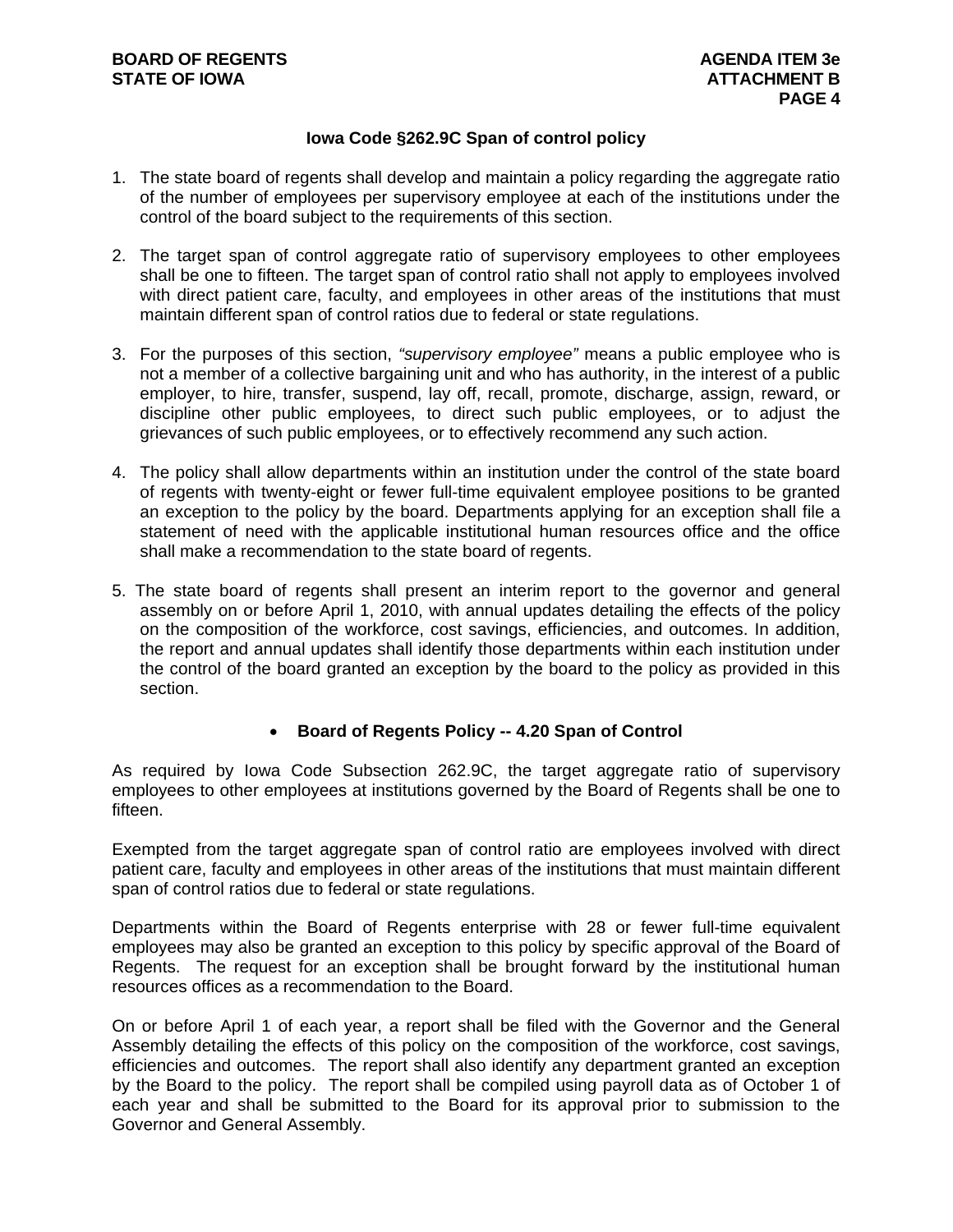## **UNIVERSITY OF IOWA DEPARTMENTS WITH 28 OR FEWER FTE**

| Accounting/Tippie College of Business                                     |
|---------------------------------------------------------------------------|
| Accounts Payable & Travel/VP Finance & Operations                         |
| Administration/Center for Disabilities & Development                      |
| Administration/Spec Child Health Services-M&R                             |
| Administration/Student Health                                             |
| Administration/UIHC                                                       |
| <b>Administration/VP Medical Affairs</b>                                  |
| Aerospace Studies/Office of the Provost                                   |
| Air & Mobile Critical Care/UIHC                                           |
| Alumni Services/VP University Relations                                   |
| Ambulatory Care Clinic/Psychiatric Hospital                               |
| American Studies/College of Liberal Arts & Sciences                       |
| Anesthesiology/UIHC                                                       |
| Anthropology/College of Liberal Arts & Sciences                           |
| Art & Art History/College of Liberal Arts & Sciences                      |
| Art Museum/Office of the Provost                                          |
| Associate VP and CEO, UIHC/VP Medical Affairs                             |
| Associate VP Finance and CFO, UIHC/VP Medical Affairs                     |
| Associate VP, UIHC and CMO/VP Medical Affairs                             |
| Athletics Facility/Athletics                                              |
| Belin-Blank Intnl Center/College of Education                             |
| Biocatalysis/Bioprocessing Center/VP Research                             |
| Biochemistry/Carver College of Medicine                                   |
| Bioengineering/Carver College of Medicine                                 |
| Biomedical Engineering/College of Engineering                             |
| Broadcasting Services/VP University Relations                             |
| Business Administration-College/Tippie College of Business                |
| Business Administration-Graduate Programs/Tippie College of Business      |
| Business Administration-Undergraduate/Tippie College of Business          |
| <b>Business Services Administration/VP Finance &amp; Operations</b>       |
| Cancer Center Support Administration/UIHC                                 |
| Capital Management/UIHC                                                   |
| Cardiothoracic Surgery/Carver College of Medicine                         |
| Cardiovascular Center/Carver College of Medicine                          |
| Career Center/Office of the Provost                                       |
| CDD Information Technology Services/Center for Disabilities & Development |
| CDD Scheduling/Center for Disabilities & Development                      |
| CDD-Food & Nutrition Services/Center for Disabilities & Development       |
| Cent Elect Microscopy Facility/VP Research                                |
| Center Bioinformatics Comput Biology/College of Engineering               |
| Center for Advanced Studies In Measures & Assess/College of Education     |
| Center for Diversity and Enrichment/Office of the President               |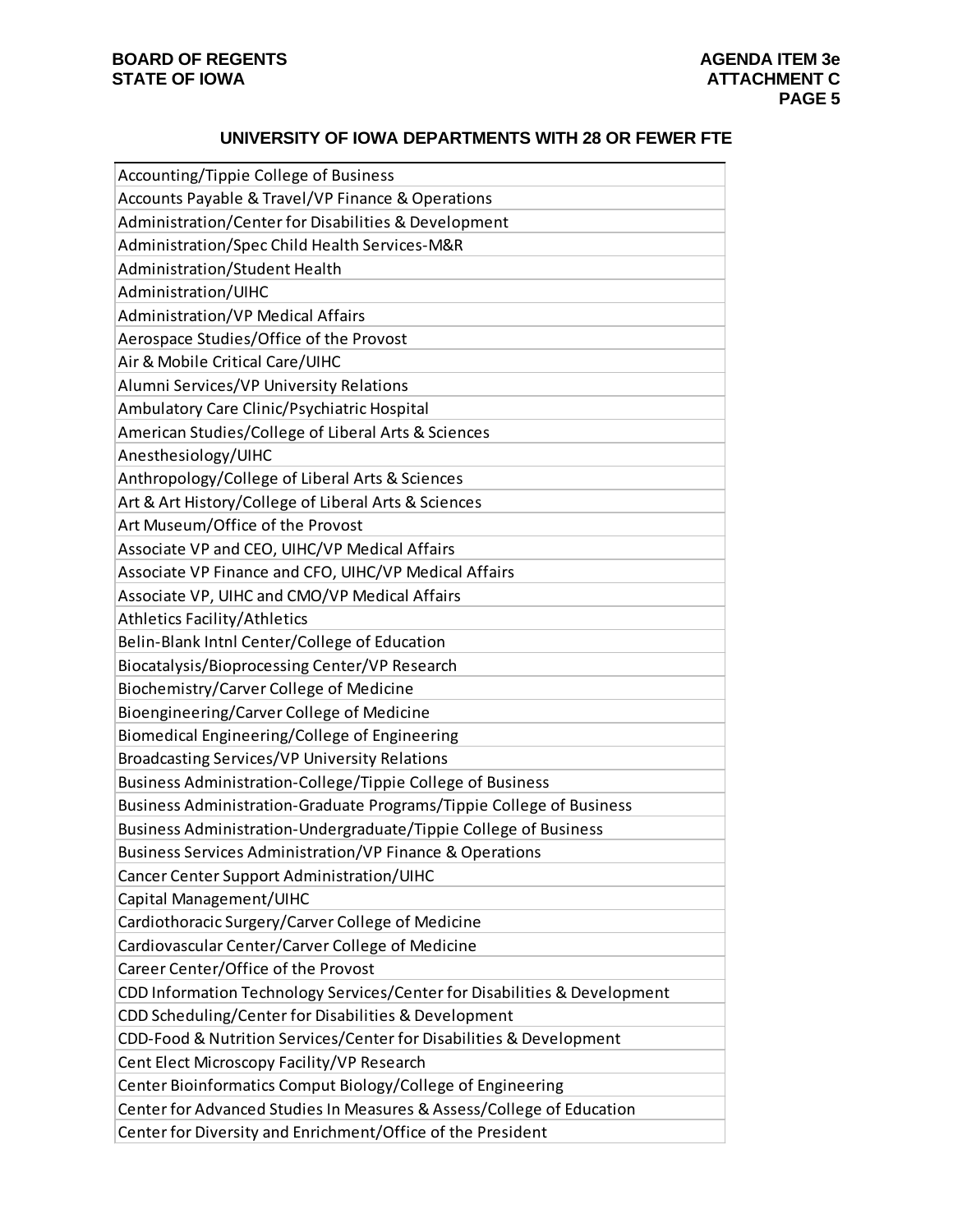| Center for Public Health Statistics/College of Public Health            |
|-------------------------------------------------------------------------|
| Center for Teaching/Office of the Provost                               |
| Center on Aging/Carver College of Medicine                              |
| Central Mail System/VP Finance & Operations                             |
| Chemical & Biomedical Engineering/College of Engineering                |
| Chemistry/College of Liberal Arts & Sciences                            |
| Chief Diversity Office/Office of the President                          |
| Childrens Network Telethon/UIHC                                         |
| Cinema & Comparative Literature/College of Liberal Arts & Sciences      |
| Civil-Environmental Engineering/College of Engineering                  |
| Classics/College of Liberal Arts & Sciences                             |
| Clinical Enterprise Initiatives/UIHC                                    |
| Clinical Pastoral Care/Carver College of Medicine                       |
| Clinical Research Resources/Inst for Clinical and Translational Science |
| Clinical Staff Office/UIHC                                              |
| Clinics/Student Health                                                  |
| Communication Sciences and Disorders/College of Liberal Arts & Sciences |
| Communication Studies/College of Liberal Arts & Sciences                |
| Community & Behavioral Health/College of Public Health                  |
| Computer Science/College of Liberal Arts & Sciences                     |
| Consultation & Res Med Educ/Carver College of Medicine                  |
| Continuing Education/Carver College of Medicine                         |
| Continuing Education/College of Pharmacy                                |
| Contracts & Assignments/Student Services                                |
| Creative Writing/College of Liberal Arts & Sciences                     |
| Credit Programs/Continuing Education                                    |
| CTR Health Effect of Environment/VP Research                            |
| Dance/College of Liberal Arts & Sciences                                |
| Dentistry Administration/College of Dentistry                           |
| Department of Psychiatry/Psychiatric Hospital                           |
| Dermatology/Carver College of Medicine                                  |
| Disability Resource Library/Center for Disabilities & Development       |
| Division of Continuing Education/Continuing Education                   |
| Division of Drug Information Services/College of Pharmacy               |
| Division of Performing Arts/College of Liberal Arts & Sciences          |
| Division of Sponsored Programs/VP Research                              |
| Dows Institute-Research/College of Dentistry                            |
| Dual Career Network/Office of the Provost                               |
| Economics/Tippie College of Business                                    |
| Educ Policy & Leadership Studies/College of Education                   |
| Education Administration/College of Education                           |
| Educational Placement/College of Education                              |
| Electrical-Computer Engineering/College of Engineering                  |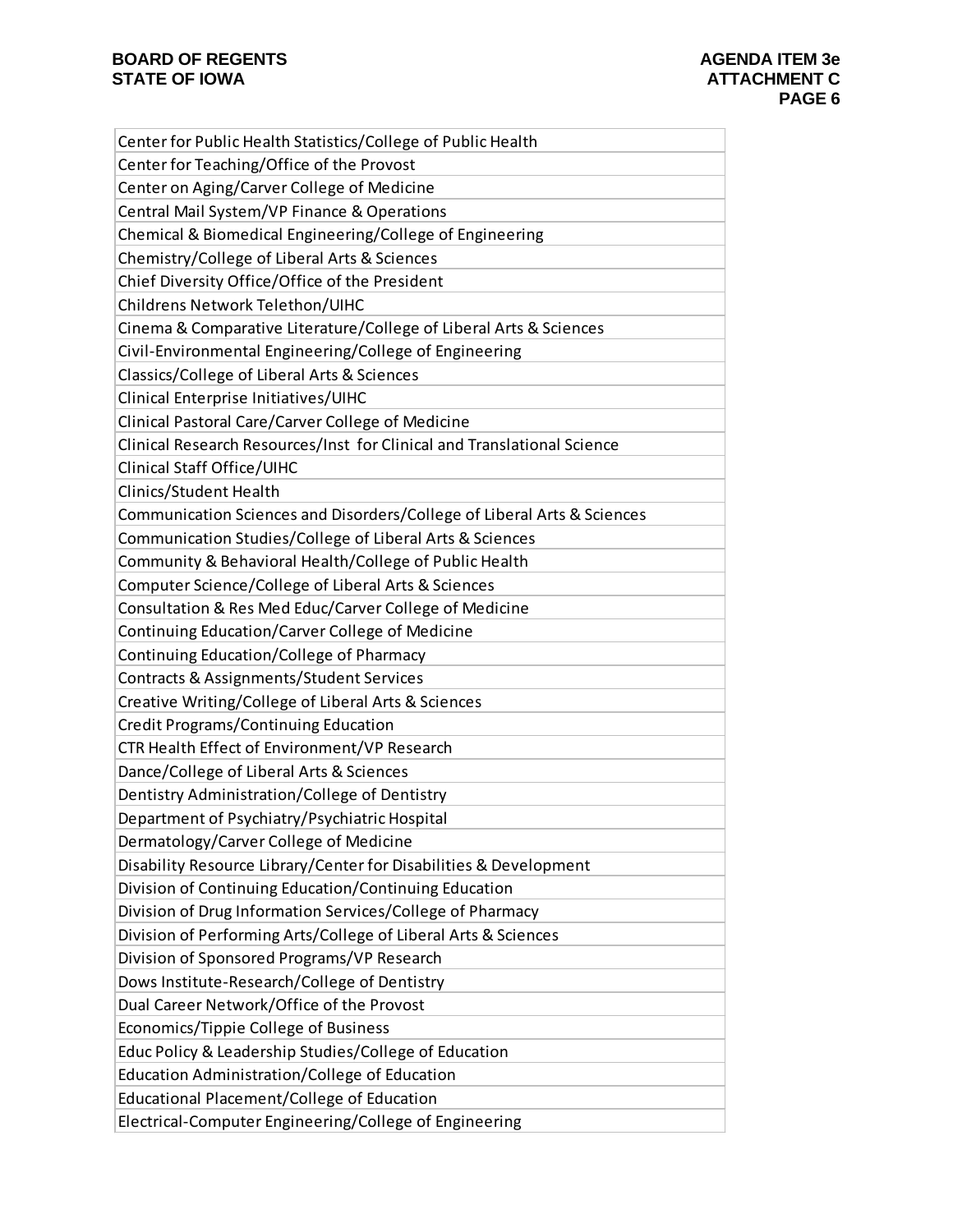| <b>Emergency Medicine/Carver College of Medicine</b>            |
|-----------------------------------------------------------------|
| Employment Policies Group/Center for Disabilities & Development |
| <b>EMSLRC/UIHC</b>                                              |
| Endodontics/College of Dentistry                                |
| Engineering Administration/College of Engineering               |
| Engineering Computer Network/College of Engineering             |
| Engineering Electronics Shop/College of Engineering             |
| Engineering Mechanical Shop/College of Engineering              |
| English as Second Language/College of Liberal Arts & Sciences   |
| English/College of Liberal Arts & Sciences                      |
| Environmental Health and Safety/VP Research                     |
| EPSDT Services Program/Spec Child Health Services-M&R           |
| Equal Opportunity and Diversity/Office of the President         |
| Evaluation & Assessment Center/College of Education             |
| Evaluation & Examination Service/Office of the Provost          |
| <b>Facilities Administration/Student Services</b>               |
| Facilities Management-GEF/VP Finance & Operations               |
| Facilities Management-Inventory/VP Finance & Operations         |
| Facilities Management-Surplus/VP Finance & Operations           |
| <b>Facility Services Admin/UIHC</b>                             |
| Family Dentistry/College of Dentistry                           |
| Family Medicine/Carver College of Medicine                      |
| Finance & University Services/VP Finance & Operations           |
| Finance/Tippie College of Business                              |
| Financial Operations/VP Medical Affairs                         |
| Financial Planning and Decision Support/VP Medical Affairs      |
| Fiscal Services/Spec Child Health Services-M&R                  |
| Food & Nutrition Services/Psychiatric Hospital                  |
| Food Service Administration/Student Services                    |
| General Counsel/Office of the General Counsel                   |
| Geography/College of Liberal Arts & Sciences                    |
| Geoscience/College of Liberal Arts & Sciences                   |
| Global Region Environmental Research Center/VP Research         |
| Governmental Relations/Office of the President                  |
| Graduate College Administration/Graduate College                |
| Graduate Medical Education/UIHC                                 |
| Grants & Contracts/Spec Child Health Services-M&R               |
| Grants & Special Projects/Spec Child Health Services-M&R        |
| Grounds/UIHC                                                    |
| Guest Services, Helen Rossi Guest House/UIHC                    |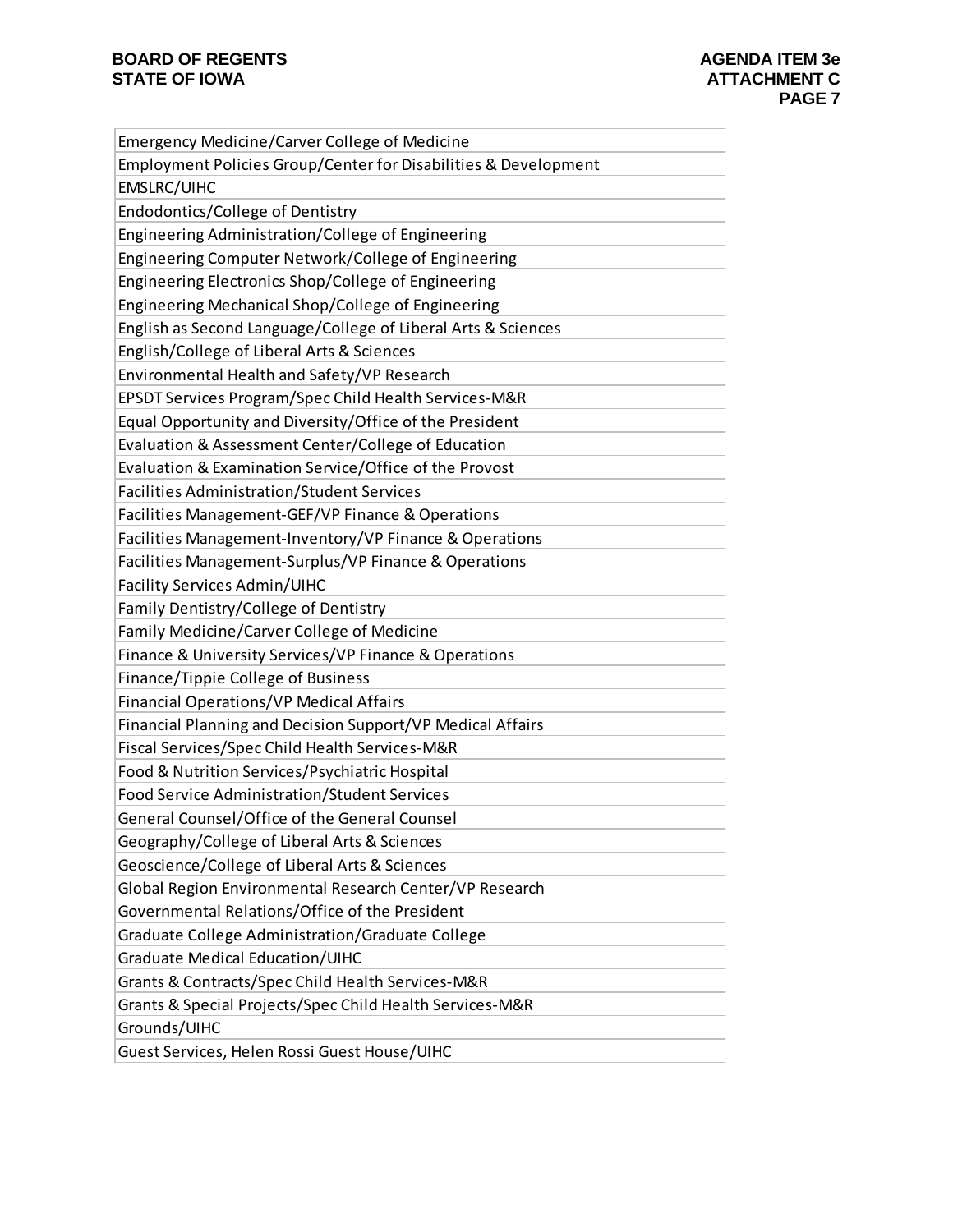| <b>Guest Services/UIHC</b>                                                              |
|-----------------------------------------------------------------------------------------|
| Guest Services-info desk/UIHC                                                           |
| Hancher Auditorium/VP University Relations                                              |
| Health and Disability Center/Center for Disabilities & Development                      |
| Health and Human Physiology/College of Liberal Arts & Sciences                          |
| Health Iowa/Student Health                                                              |
| Health Management & Policy/College of Public Health                                     |
| Health Policy and Government Relations/VP Medical Affairs                               |
| Health Protection Monitoring/UIHC                                                       |
| Heart and Vascular Center/Carver College of Medicine                                    |
| High-Res Mass Spect Facility/VP Research                                                |
| History/College of Liberal Arts & Sciences                                              |
| Honors Program/Office of the Provost                                                    |
| Hospital Dentistry/College of Dentistry                                                 |
| <b>Hospital Graphics/UIHC</b>                                                           |
| Hospital Human Resources/UIHC                                                           |
| <b>Hospital Stores/UIHC</b>                                                             |
| Housekeeping & Grounds/Center for Disabilities & Development                            |
| Housekeeping & Grounds/Psychiatric Hospital                                             |
| Human Resources/VP Medical Affairs                                                      |
| Human Subjects/IRB Office/VP Research                                                   |
| Hygienic Laboratory-Administration/University Hygienic Lab                              |
| Hygienic Laboratory-Computer/University Hygienic Lab                                    |
| Hygienic Laboratory-Other Support Services/University Hygienic Lab                      |
| Hygienic Laboratory-REC/Acctg/University Hygienic Lab                                   |
| IA Consortium Substance Abuse/VP Research                                               |
| IH Waiver Services/Spec Child Health Services-M&R                                       |
| Informatics/Inst for Clinical and Translational Science                                 |
| Information & Analysis/Spec Child Health Services-M&R                                   |
| Inst for Clinical and Translational Science/Inst for Clinical and Translational Science |
| Institute for Public Health Practice/College of Public Health                           |
| Integrated Call Center Services/UIHC                                                    |
| Integrated Strategic Planning/VP Medical Affairs                                        |
| Interdepartmental Programs/Tippie College of Business                                   |
| Interdisciplinary Programs/Graduate College                                             |
| Internal Audit/Office of the President                                                  |
| International Writing/Graduate College                                                  |
| Iowa Lakeside Laboratory/Continuing Education                                           |
| Iowa Testing Programs/College of Education                                              |
| ITS-CIO Office/Information Technology                                                   |
| ITS-Instructional Services/Information Technology                                       |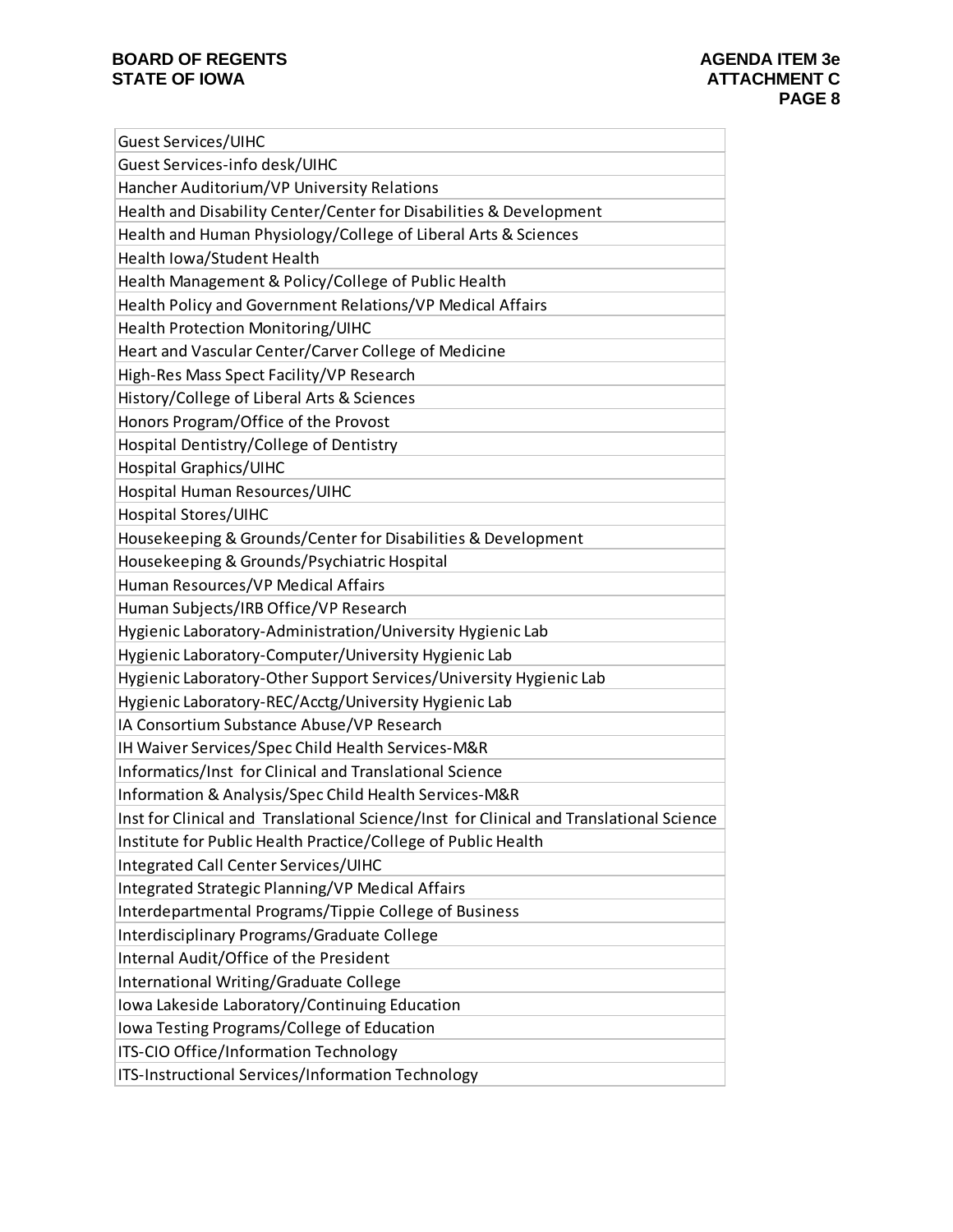| ITS-Security Office/Information Technology                             |
|------------------------------------------------------------------------|
| Journalism & Mass Communication/College of Liberal Arts & Sciences     |
| Labor Center/Continuing Education                                      |
| Language Media Center/College of Liberal Arts & Sciences               |
| Laundry & Linen Services/UIHC                                          |
| Laundry/VP Finance & Operations                                        |
| Law, HP & Disability Center/College of Law                             |
| Law-Central Admin, Facilities/College of Law                           |
| Law-Faculty/College of Law                                             |
| Law-Iowa Nonprofit Resource Center/College of Law                      |
| Law-Student Services Programs/College of Law                           |
| Learning Resource Center/College of Education                          |
| Level 1 Trauma Program/UIHC                                            |
| Library & Information Science/Graduate College                         |
| Mail Room/UIHC                                                         |
| Management Sciences/Tippie College of Business                         |
| Marketing/Tippie College of Business                                   |
| Material Management/VP Finance & Operations                            |
| Material Services/UIHC                                                 |
| Mathematics/College of Liberal Arts & Sciences                         |
| Mechanical Engineering/College of Engineering                          |
| Media Production/VP University Relations                               |
| Medical Ethics/Carver College of Medicine                              |
| Medical Instrument Shop/Carver College of Medicine                     |
| Medical Instruments/UIHC                                               |
| Medical Museum/UIHC                                                    |
| Medical Records/Spec Child Health Services-M&R                         |
| Medicinal Natural Products/College of Pharmacy                         |
| Military Science/Office of the Provost                                 |
| Music/College of Liberal Arts & Sciences                               |
| Neurology/UIHC                                                         |
| Neurosurgery/Carver College of Medicine                                |
| Non-Hospital Units/UIHC                                                |
| Nursing Administration & General/College of Nursing                    |
| Nursing Services/Center for Disabilities & Development                 |
| Nursing/College of Nursing                                             |
| Nursing/Student Health                                                 |
| Obermann Center For Advanced Studies/VP Research                       |
| Obstetrics & Gynecology/UIHC                                           |
| Ofc of Clinical Quality Safety and Performance Improvement/UIHC        |
| Ofc of Statewide Clinical Educ Prog/Carver College of Medicine         |
| Office for Study Abroad/Office of the Provost                          |
| Office of Management & Business Development/Tippie College of Business |
| Office of Student Services/College of Education                        |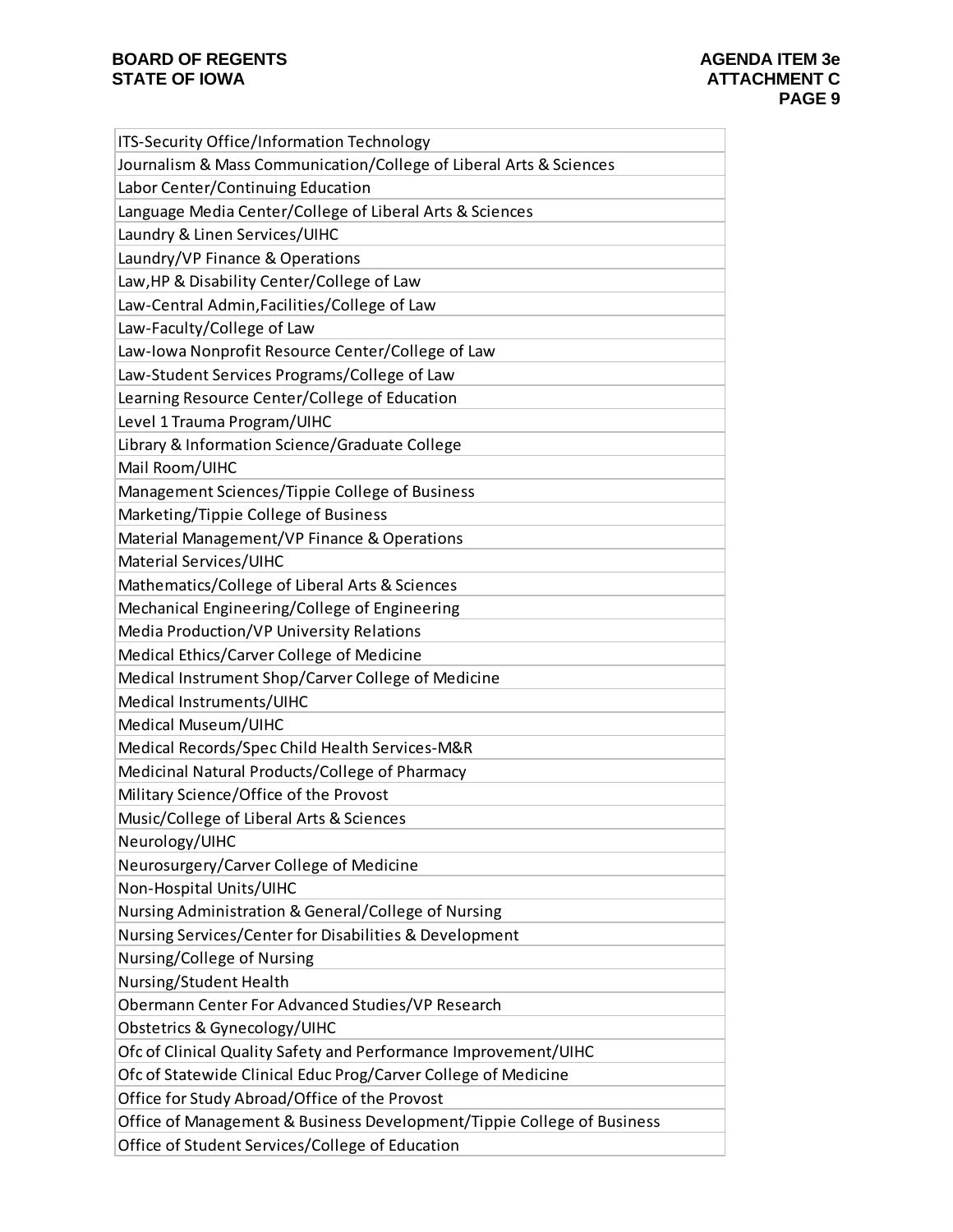| Office of the Provost/Office of the Provost                          |
|----------------------------------------------------------------------|
| Operational Improvement/UIHC                                         |
| Operative Dentistry/College of Dentistry                             |
| Ophthalmology & Visual Science/UIHC                                  |
| Optical Science Tech Center OSTC/College of Liberal Arts & Sciences  |
| Oral & Maxillofacial Surgery/College of Dentistry                    |
| Oral Path, Radiology & Medicine/College of Dentistry                 |
| Organizations, Systems & Community/College of Nursing                |
| Orthodontics/College of Dentistry                                    |
| <b>Outreach Clinics/UIHC Affiliates</b>                              |
| Parent, Child & Family/College of Nursing                            |
| Pastoral Services/UIHC                                               |
| Patient Education/Center for Disabilities & Development              |
| Patient Financial Services/Psychiatric Hospital                      |
| Patient Financial Services/UIHC                                      |
| Patient Library/UIHC                                                 |
| Patient Representatives/UIHC                                         |
| Pediatric Dentistry/College of Dentistry                             |
| Pediatrics/UIHC                                                      |
| Pentacrest Museums/VP Research                                       |
| Periodontics/College of Dentistry                                    |
| Pharmaceutics/College of Pharmacy                                    |
| Pharmacology/Carver College of Medicine                              |
| Pharmacy Practice and Science/College of Pharmacy                    |
| Pharmacy/College of Pharmacy                                         |
| Philosophy/College of Liberal Arts & Sciences                        |
| Physical Therapy/Carver College of Medicine                          |
| Physician Assistant/Carver College of Medicine                       |
| Physiology/Carver College of Medicine                                |
| Plant Operation & Maintenance/Psychiatric Hospital                   |
| Plant Operations & Maintenance/Center for Disabilities & Development |
| Political Science/College of Liberal Arts & Sciences                 |
| President/Office of the President                                    |
| Preventive & Community Dentistry/College of Dentistry                |
| <b>Procurement Services/UIHC</b>                                     |
| Production Units/College of Liberal Arts & Sciences                  |
| Project Art/UIHC                                                     |
| Prosthodontics/College of Dentistry                                  |
| Provost Office Administration/Office of the Provost                  |
| Psych & Quant Foundations/College of Education                       |
| Psychology/Center for Disabilities & Development                     |
| Public Health Administration/College of Public Health                |
| Public Policy Center/VP Research                                     |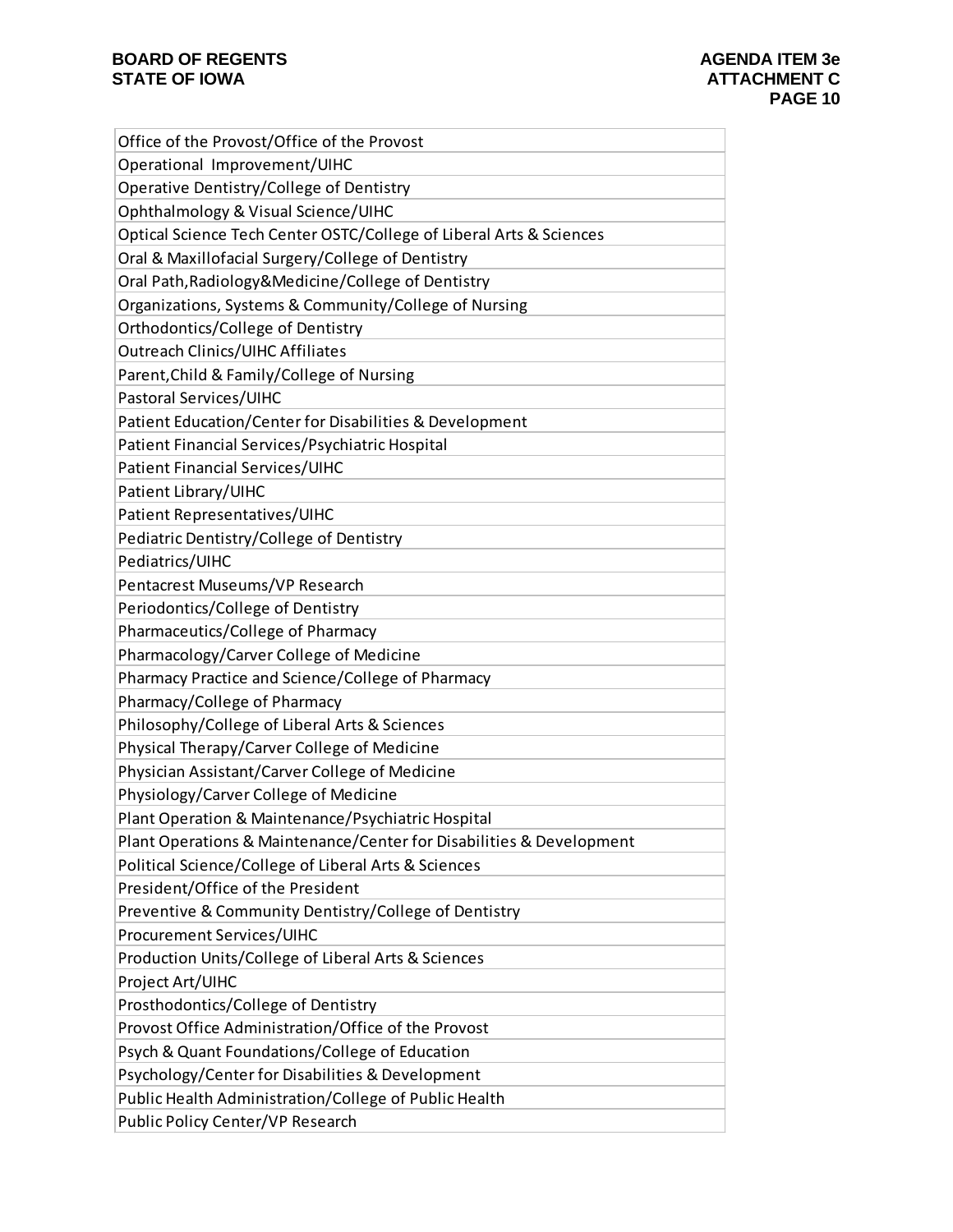| Purchasing/VP Finance & Operations                                |
|-------------------------------------------------------------------|
| Radiation Oncology/Carver College of Medicine                     |
| Radiation Oncology/UIHC                                           |
| Radiation Research Laboratory/Carver College of Medicine          |
| Rehab Therapy/UIHC                                                |
| Rehabilitation and Counselor Education/College of Education       |
| Rehabilitation Engineering/Center for Disabilities & Development  |
| Religion/College of Liberal Arts & Sciences                       |
| Report Processing/Center for Disabilities & Development           |
| Research Administration/VP Research                               |
| Research Department/College of Nursing                            |
| Research Information Systems/VP Research                          |
| Research Services Administration/VP Research                      |
| Research Support/Inst for Clinical and Translational Science      |
| Residence Hall Maintenance/Student Services                       |
| Residence Life Programs/Student Services                          |
| Residence Life/Student Services                                   |
| <b>Respiratory Care/UIHC</b>                                      |
| Rhetoric/College of Liberal Arts & Sciences                       |
| Risk Management Office/VP Finance & Operations                    |
| Safety & Security/Center for Disabilities & Development           |
| Safety & Security/Psychiatric Hospital                            |
| Shipping-Receiving/UIHC                                           |
| Social Services/Center for Disabilities & Development             |
| Social Services/Psychiatric Hospital                              |
| Social Services/UIHC                                              |
| Social Work/College of Liberal Arts & Sciences                    |
| Sociology/College of Liberal Arts & Sciences                      |
| Spanish & Portuguese/College of Liberal Arts & Sciences           |
| Statistics & Actuarial Science/College of Liberal Arts & Sciences |
| Stead Technology Services Group/Tippie College of Business        |
| <b>Strategic Relations/UIHC</b>                                   |
| <b>Student Activities/Student Services</b>                        |
| <b>Student Disability Services/Student Services</b>               |
| Student Financial Aid Operations/Office of the Provost            |
| <b>Student Health Service/Student Services</b>                    |
| <b>Student Organizations/Student Services</b>                     |
| <b>Student Services/Student Services</b>                          |
| Summer Session Administration/Summer Session                      |
| Summer Sports Program/Athletics                                   |
| Surgery/UIHC                                                      |
| Teaching and Learning/College of Education                        |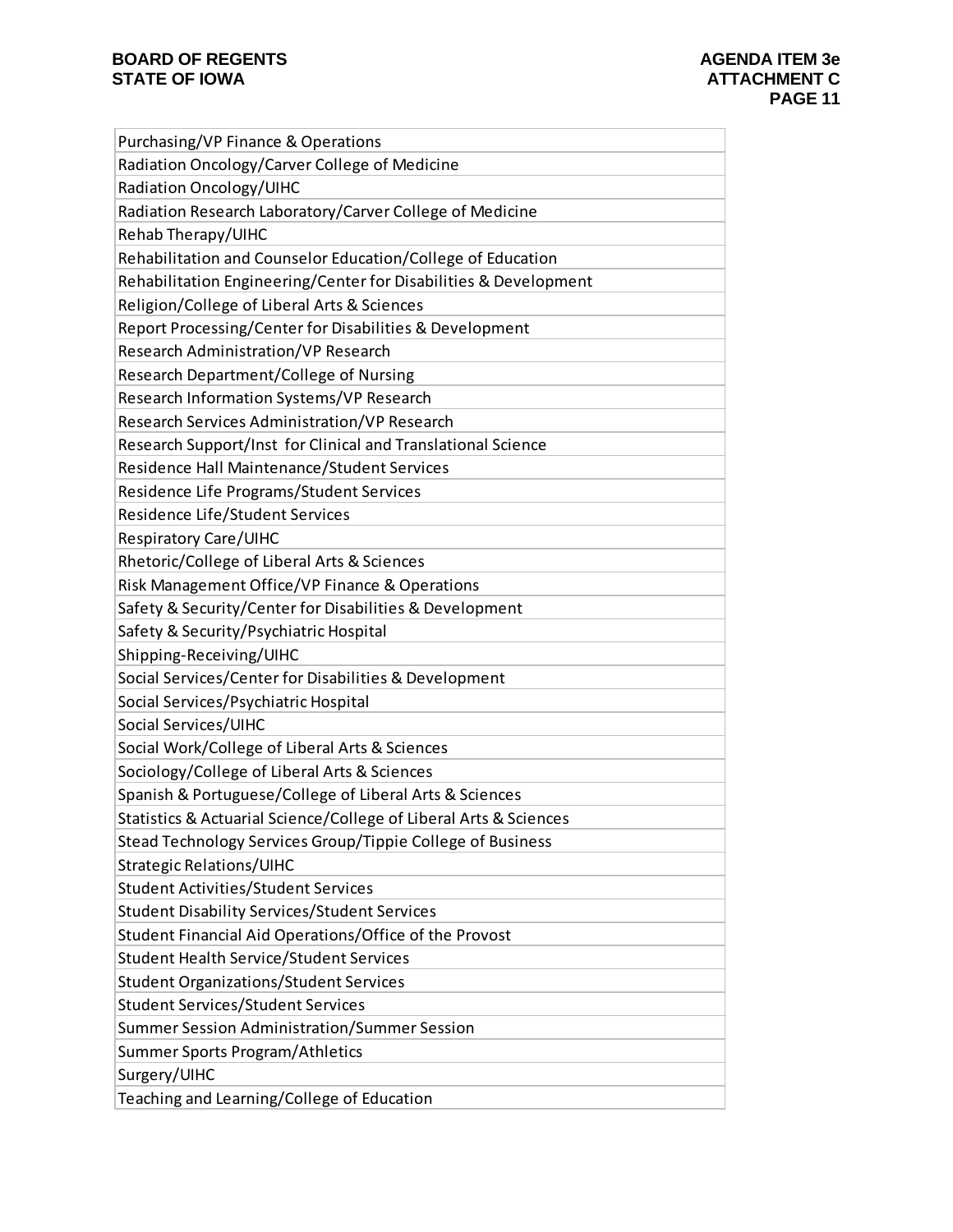| Technology Innovation Center/Oakdale Campus                                   |
|-------------------------------------------------------------------------------|
| Theatre Arts/College of Liberal Arts & Sciences                               |
| Training & Project Services/Center for Disabilities & Development             |
| Treasury Operations/VP Finance & Operations                                   |
| UHC Clinics/Center for Disabilities & Development                             |
| UI Center for Conferences/Continuing Education                                |
| UI Children's Hospital/UIHC                                                   |
| UI Health Plan/UIHC Affiliates                                                |
| Ul Press Office Operations/Graduate College                                   |
| Ul Research Foundation/Oakdale Campus                                         |
| UI Statewide Health Services/UIHC                                             |
| UIHC & FPP Outreach-Administration/UIHC Affiliates                            |
| <b>UIHC Compliance Office/UIHC</b>                                            |
| University Apartments/Student Services                                        |
| University College/Office of the Provost                                      |
| University Counseling/Student Services                                        |
| University Employee Health Clinic/UIHC                                        |
| University Housing Administration/Student Services                            |
| University Relations/VP University Relations                                  |
| University Relations-News Service/VP University Relations                     |
| University Relations-Publication/VP University Relations                      |
| University Veterinarian/VP Research                                           |
| Urban & Regional Planning/Graduate College                                    |
| Urology/Carver College of Medicine                                            |
| Utilization Management/UIHC                                                   |
| Value Analysis Program/UIHC                                                   |
| Volunteer Program/UIHC                                                        |
| Women in Science and Engineering/Graduate College                             |
| Women's Resource & Action Center/Student Services                             |
| World Languages, Literatures, and Cultures/College of Liberal Arts & Sciences |
| Writing Program/Continuing Education                                          |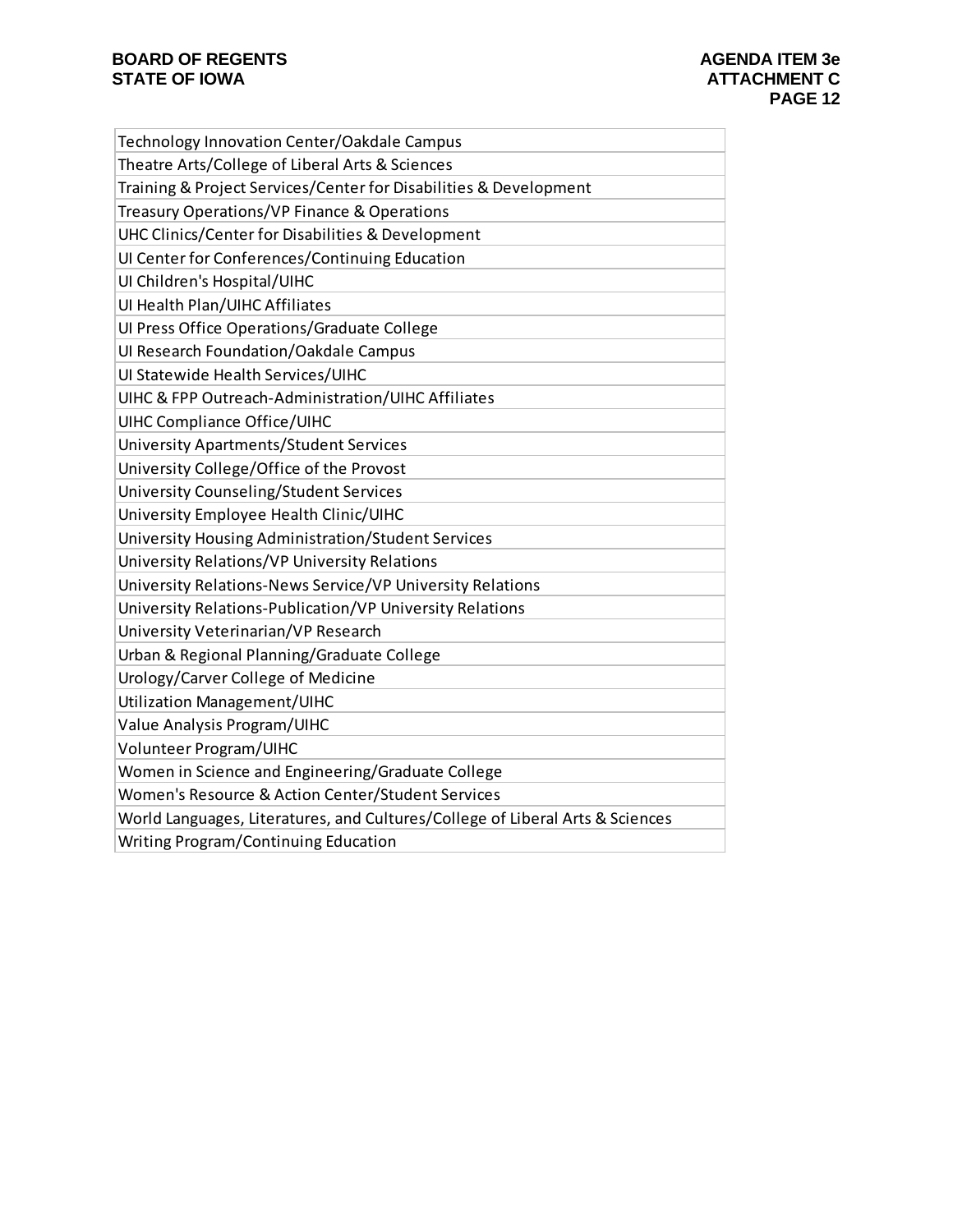## **IOWA STATE UNIVERSITY DEPARTMENTS WITH 28 OR FEWER FTE**

| <b>ACCOUNTING</b>                                                              |
|--------------------------------------------------------------------------------|
| AEROSPACE ENGINEERING                                                          |
| AG & LIFE SCI ADMINISTRATION                                                   |
| AG 450 FARM                                                                    |
| AGRICULTURAL & BIOSYSTEMS ENGR - ENGR                                          |
| AGRICULTURAL EDUCATION & STUDIES                                               |
| AGRICULTURE CAREER SERVICES                                                    |
| AGRICULTURE COMMUNICATIONS                                                     |
| AGRICULTURE EXPERIMENT STATION                                                 |
| <b>AGRONOMY EXTENSION</b>                                                      |
| AIR FORCE AEROSPACE STUDIES                                                    |
| AIRWORTHINESS ASSURANCE CTR EXCELLENCE                                         |
| <b>ANTHROPOLOGY</b>                                                            |
| APPAREL ED STUDIES HOSPITALITY MGMT                                            |
| <b>ARCHITECTURE</b>                                                            |
| ART & DESIGN                                                                   |
| BAKER CENTER BIOINFORMATICS/BIOL STAT                                          |
| <b>BIOCHEMISTRY/BIOPHYSICS &amp; MOLC BIOL-AGLS</b>                            |
| <b>BIOCHEMISTRY/BIOPHYSICS &amp; MOLC BIOL-LAS</b>                             |
| <b>BIOECONOMY INSTITUTE</b>                                                    |
| <b>BIOMEDICAL SCIENCES</b>                                                     |
| BIOSAFETY INST GENETICALLY MODFD AT PROD                                       |
| <b>BIOTECHNOLOGY</b>                                                           |
| BRENTON CENTER FOR AG INSTR TECH TRANSF                                        |
|                                                                                |
|                                                                                |
| <b>BUSINESS</b>                                                                |
| <b>BUSINESS ADMINISTRATION</b>                                                 |
| <b>BUSINESS CAREER SERVICES</b>                                                |
| <b>BUSINESS GRADUATE PROGRAM</b>                                               |
| <b>BUSINESS SERVICES</b>                                                       |
| <b>BUSINESS UNDERGRADUATE PROGRAM</b>                                          |
| CAMPUS ORGANIZATIONS                                                           |
| <b>CARRIE CHAPMAN CATT CENTER</b>                                              |
| CENTER FOR AGRICULTURAL & RURAL DEVELOP                                        |
| CENTER FOR AGRICULTURAL LAW & TAXATION                                         |
| <b>CENTER FOR BIORENEWABLE CHEMICALS</b>                                       |
| <b>CENTER FOR BUILDING ENERGY RESEARCH</b>                                     |
| <b>CENTER FOR CATALYSIS</b>                                                    |
| CENTER FOR CROPS UTILIZATION RESEARCH                                          |
| <b>CENTER FOR EXCELLENCE IN LEARN &amp; TEACH</b>                              |
| CENTER FOR EXCELLENCE/SCI, MATH ENGR ED                                        |
| CENTER FOR FOOD SECURITY/PUBLIC HEALTH                                         |
| CENTER FOR INDUSTRIAL RESEARCH & SERVICE                                       |
| CENTER FOR METABOLIC BIOLOGY                                                   |
| CENTER FOR NONDESTRUCTIVE EVALUATION                                           |
| CENTER FOR PHYSICAL & COMPUTATIONAL MATH                                       |
| CENTER FOR PLANT BREEDING                                                      |
| CENTER FOR SURVEY STAT/METHODOLOGY<br>CENTER FOR SUSTAINABLE ENVIRONMENTAL TCH |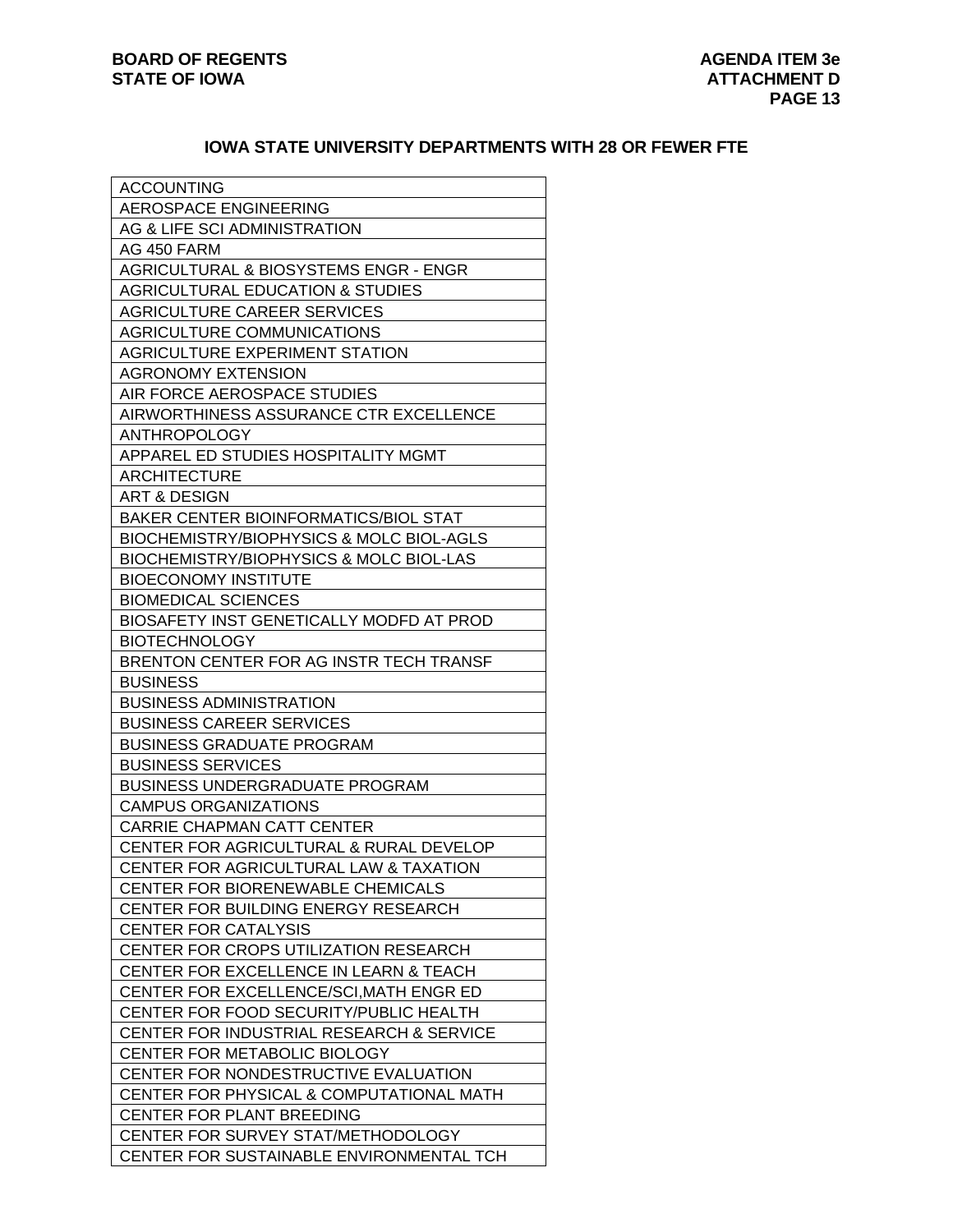| CENTER FOR SUSTAINABLE RURAL LIVELIHOODS            |
|-----------------------------------------------------|
| CENTER FOR TECHNOLOGY LEARNING & TEACH              |
| <b>CENTRAL STORES</b>                               |
| CHEMICAL & BIOLOGICAL ENGINEERING                   |
| <b>CHEMISTRY STORES</b>                             |
| <b>CHILD CARE SERVICES</b>                          |
| CIVIL, CONSTRUCTION & ENVIRONMENTAL ENG             |
| <b>COMMUNICATIONS &amp; EXTERNAL RELATIONS</b>      |
| <b>COMMUNITIES - EXTENSION</b>                      |
| COMMUNITY & REGIONAL PLANNING                       |
| <b>COMPUTER SCIENCE</b>                             |
| <b>CONFERENCE PLANNING &amp; MANAGEMENT</b>         |
| CONTINUING ED & PROFESSIONAL DEVELOPMENT            |
| <b>COOPERATIVE EXTENSION FIELD NW</b>               |
| COOPERATIVE EXTENSION FIELD PROGRAM                 |
|                                                     |
| <b>COOPERATIVE EXTENSION SERVICE</b>                |
| <b>CURRICULUM &amp; INSTRUCTION</b>                 |
| <b>DESIGN ADMINISTRATION</b>                        |
| <b>DESIGN EXTENSION</b>                             |
| DESTINATION IOWA STATE-NEW STUDENT PRGMS            |
| ECOLOGY, EVOLUTION & ORGANISMAL BIOL-LAS            |
| ECOLOGY/EVOLUTION & ORGANISMAL BIOL-AGLS            |
| <b>ECONOMICS - LAS</b>                              |
| ECONOMICS-AGLS                                      |
| EDUCATIONAL LEADERSHIP & POLICY STUDIES             |
| EDUCATIONAL TALENT SEARCH                           |
| ELECTRICAL AND COMPUTER ENGINEERING                 |
| ENGINEERING ACADEMIC/STUDENT AFFAIRS                |
| <b>ENGINEERING ADMINISTRATION</b>                   |
| <b>ENGINEERING COLLEGE RELATIONS</b>                |
| <b>ENGINEERING ONLINE LEARNING</b>                  |
| <b>ENGINEERING RESEARCH INSTITUTE</b>               |
| <b>ENGINEERING TECHNOLOGY SUPPORT</b>               |
| <b>ENGLISH</b>                                      |
| <b>ENROLLMENT SERVICES</b>                          |
| <b>ENTOMOLOGY</b>                                   |
| <b>ENVIRONMENTAL PROGRAMS</b>                       |
| <b>EQUAL OPPORTUNITY AND DIVERSITY OFFICE</b>       |
| <b>EXECUTIVE VICE PRESIDENT &amp; PROVOST</b>       |
| <b>EXTENSION DISTRIBUTION</b>                       |
| <b>EXTENSION IT</b>                                 |
| <b>EXTENSION TO AG-AES</b>                          |
| FAMILY & CONSUMER SCIENCES RESEARCH INST            |
| <b>FINANCE</b>                                      |
| <b>FINANCE EXTENSION</b>                            |
| FIRE SERVICE TRAINING BUREAU                        |
|                                                     |
| FOOD SCIENCE & HUMAN NUTRITION - AGLS               |
| FOOD SCIENCE & HUMAN NUTRITION-H SCI                |
| <b>GENETICS INTERDISCIPLINARY</b>                   |
| <b>GENETICS, DEVELOPMENT &amp; CELL BIOLOGY-LAS</b> |
| GENETICS/DEVELOPMENT & CELL BIOLOGY-AGLS            |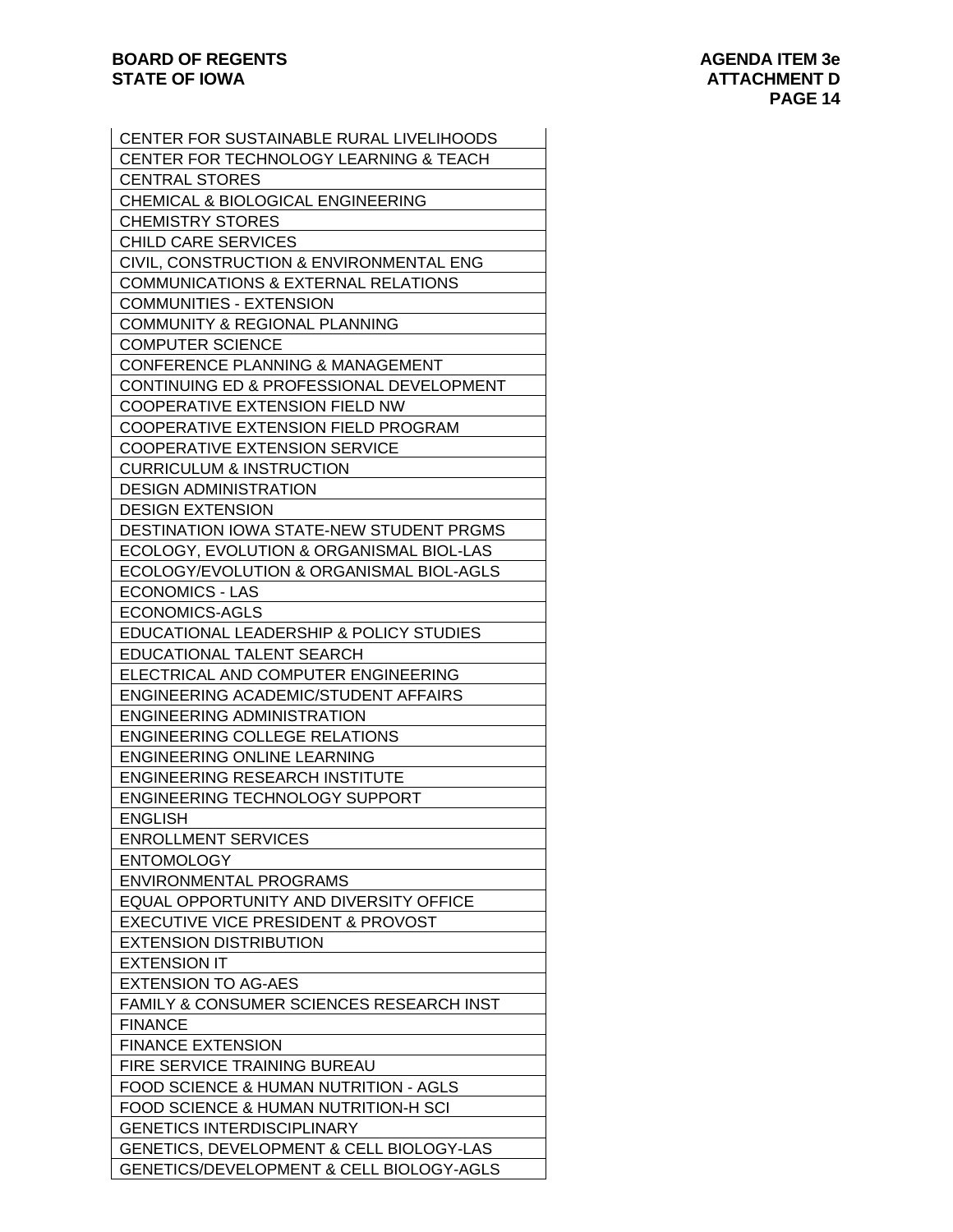| <b>GEOLOGICAL AND ATMOSPHERIC SCIENCES</b>                                         |
|------------------------------------------------------------------------------------|
| <b>GLOBAL AGRICULTURE PROGRAMS</b>                                                 |
| <b>GLOBAL EXTENSION</b>                                                            |
| <b>GLOBAL RESOURCE SYSTEMS</b>                                                     |
| <b>GOVERNMENT RELATIONS</b>                                                        |
| <b>GRADUATE COLLEGE</b>                                                            |
| GREENLEE SCHOOL JOURNALISM/COMMUNICATION                                           |
| <b>HISTORY</b>                                                                     |
| HONORS PROGRAM-PRV                                                                 |
| <b>HORTICULTURE</b>                                                                |
| <b>HUMAN RESOURCE SERVICES</b>                                                     |
| HUMAN SCIENCES ADMINISTRATION                                                      |
| HUMAN SCIENCES STUDENT SERVICES                                                    |
| INDUSTRIAL & MANUFACTURING SYSTEMS ENGR                                            |
| <b>INFORMATION ASSURANCE CTR</b>                                                   |
| INFORMATION INFRASTRUCTURE INIT                                                    |
|                                                                                    |
| INSTITUTE FOR DESIGN RESEARCH & OUTREACH<br>INSTITUTE FOR PHYSICAL RESEARCH & TECH |
| INSTITUTE FOR SOCIAL BEHAVIORAL RESEARCH                                           |
|                                                                                    |
| INSTITUTE FOR SOCIAL/BEHAVIORAL RESEARCH                                           |
| INSTITUTIONAL RESEARCH                                                             |
| INTENSIVE ENGLISH & ORIENTATION PROGRAM                                            |
| <b>INTERDISCIPLINARY GRADUATE STUDIES</b>                                          |
| <b>INTERNAL AUDIT</b>                                                              |
| <b>INTERNATIONAL PROGRAMS</b>                                                      |
| INTERNATIONAL STUDENTS & SCHOLARS                                                  |
| <b>IOWA BEEF CENTER</b>                                                            |
| IOWA CENTER FOR ADVANCED NEUROTOXICOLOGY                                           |
| IOWA CROP IMPROVE/COMMITTEE FOR AG DVMT                                            |
| <b>IOWA ENERGY CENTER</b>                                                          |
| <b>IOWA PORK INDUSTRY CENTER</b>                                                   |
| <b>IPRT COMPANY ASSISTANCE CONTRACT RESRCH</b>                                     |
| ISU PAPPAJOHN CTR FOR ENTREPRENEURSHIP                                             |
| ISU RESEARCH FOUNDATION                                                            |
| <b>ISU RESEARCH PARK</b>                                                           |
| IT SERVICES ACADEMIC TECHNOLOGIES                                                  |
| IT SERVICES ADMINISTRATIVE SERVICES                                                |
| IT SERVICES CUSTOMER SERVICES                                                      |
| IT SERVICES NETWORKS & COMMUNICATIONS                                              |
| IT SERVICES OFFICE OF CIO                                                          |
| IT SERVICES SECURITY AND POLICIES                                                  |
| JOURNALISM & MASS COMMUNICATION                                                    |
| <b>KINESIOLOGY</b>                                                                 |
| <b>LABORATORY ANIMAL RESOURCES</b>                                                 |
| LANDSCAPE ARCHITECTURE                                                             |
| <b>LEOPOLD CENTER</b>                                                              |
| LIBERAL ARTS & SCI STUDENT ACADEMIC SRV                                            |
| LIBERAL ARTS & SCIENCES ADMINISTRATION                                             |
| LIBERAL ARTS & SCIENCES CAREER SERVICES                                            |
| LIBERAL ARTS & SCIENCES CROSS DISCPL ST                                            |
| <b>MANAGEMENT</b>                                                                  |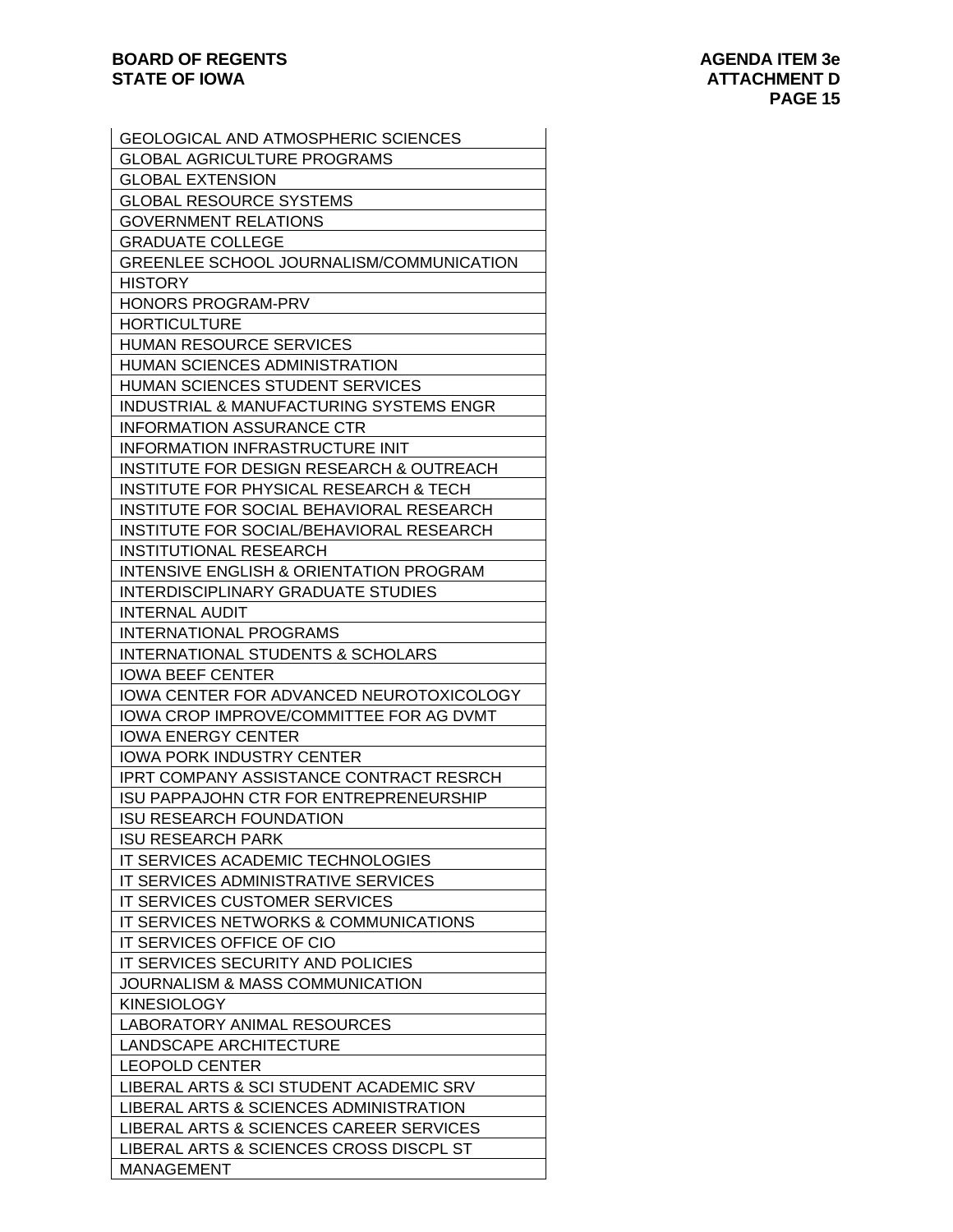| <b>MARKETING</b>                                |
|-------------------------------------------------|
| <b>MATERIALS PREPARATION CENTER</b>             |
| <b>MATERIALS SCIENCE &amp; ENGINEERING</b>      |
| <b>MATHEMATICS</b>                              |
| <b>MECHANICAL ENGINEERING</b>                   |
| <b>MICROBIOLOGY</b>                             |
| <b>MICROELECTRONICS RESEARCH CENTER</b>         |
| <b>MIDWEST PLAN SERVICE</b>                     |
| <b>MILITARY SCIENCE &amp; TACTICS</b>           |
| MOLECULAR BIOLOGY BUILDING                      |
| MULTICULTURAL STUDENT AFFAIRS                   |
| <b>MUSIC AND THEATRE</b>                        |
| NATURAL RESOURCE ECOLOGY AND MANAGEMENT         |
|                                                 |
| <b>NAVAL SCIENCE</b>                            |
| <b>NUTRITION &amp; WELLNESS RESEARCH CENTER</b> |
| OFFICE FOR RESPONSIBLE RESEARCH                 |
| OFFICE OF INTELLCTL PROP & TECH TRANSFER        |
| OFFICE OF SUSTAINABILITY                        |
| <b>OMBUDS OFFICE</b>                            |
| <b>ORIENTATION - NEW STUDENT PROGRAMS</b>       |
| <b>PARKING</b>                                  |
| PARTNERSHIPS IN PREVENTION SCIENCE INST         |
| PHILOSOPHY & RELIGIOUS STUDIES                  |
| <b>PHYSICS &amp; ASTRONOMY</b>                  |
| <b>PLANT PATHOLOGY</b>                          |
| PLANT SCIENCES INSTITUTE                        |
| POLITICAL SCIENCE                               |
| <b>PRESIDENT</b>                                |
| <b>PROG FOR WOMEN IN SCIENCE &amp; ENGR</b>     |
| <b>PSYCHOLOGY</b>                               |
| <b>PURCHASING</b>                               |
| RECEIVABLES OFFICE                              |
| <b>RECREATION SERVICES</b>                      |
| <b>REIMAN GARDENS-VPBF</b>                      |
| RESEARCH INSTITUTE FOR STUDIES IN EDUC          |
| <b>RESIDENCE LIFE</b>                           |
| <b>RISK MANAGEMENT</b>                          |
|                                                 |
| SEED SCIENCE CENTER - EXPERIMENT STATION        |
| SEED SCIENCE CENTER - EXTENSION                 |
| SMALL BUSINESS DEVELOPMENT CENTER               |
| SOCIOLOGY - AGLS                                |
| SOCIOLOGY - LAS                                 |
| SOIL TILTH                                      |
| SPONSORED PROGRAMS ACCOUNTING                   |
| SPONSORED PROGRAMS ADMINISTRATION               |
| STATISTICAL LABORATORY                          |
| <b>STATISTICS</b>                               |
| STUDENT COUNSELING SERVICE                      |
| STUDENT FINANCIAL AID                           |
| STUDENT SUPPORT SERVICES PROGRAM                |
| STUDY ABROAD CENTER                             |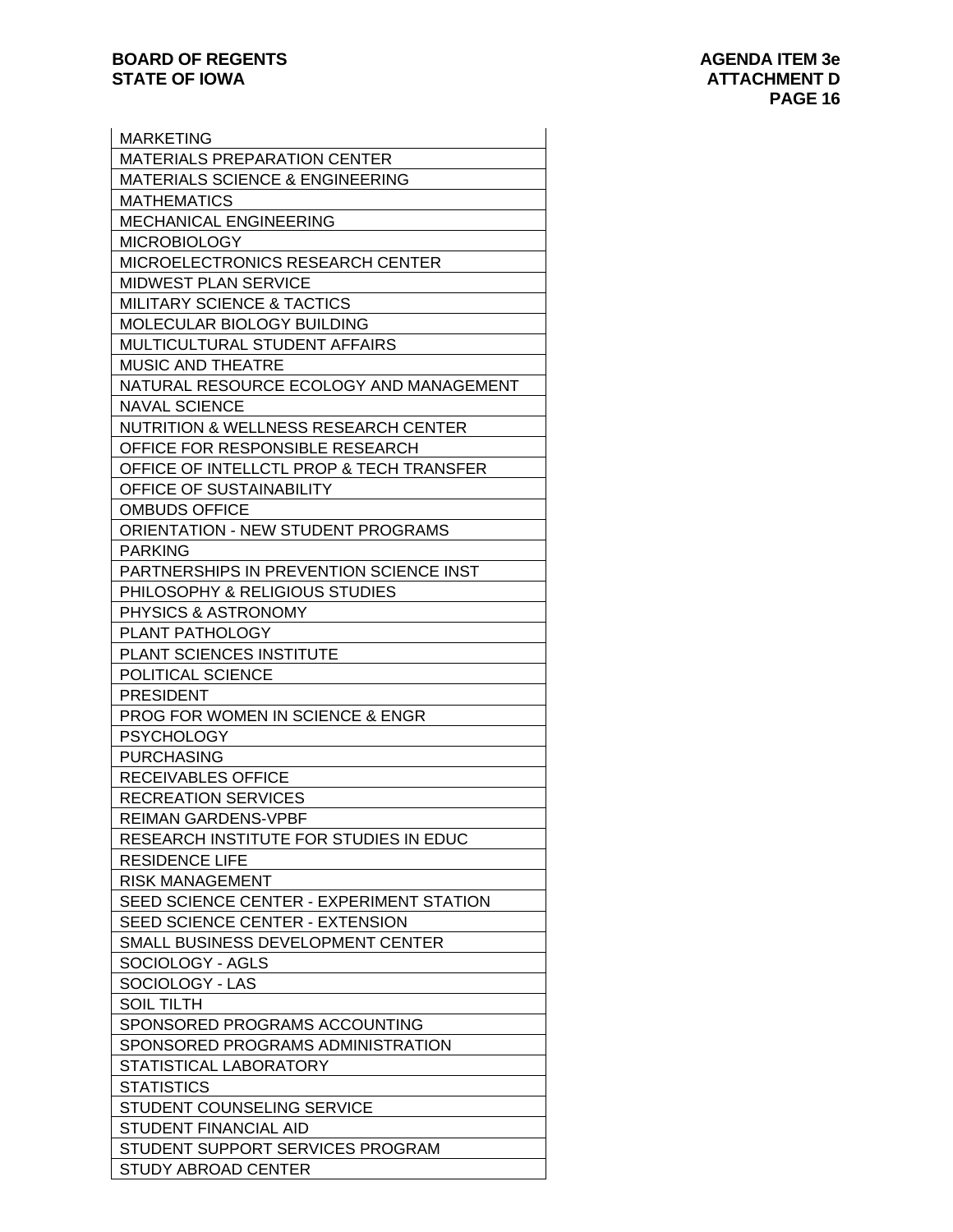| SUPPLY CHAIN & INFORMATION SYSTEMS           |
|----------------------------------------------|
| SURVEY AND BEHAVIORAL RESEARCH SERVICES      |
| <b>TEACHER EDUCATION</b>                     |
| TRADEMARK OFFICE                             |
| <b>TRANSPORTATION SERVICES</b>               |
| <b>TREASURER</b>                             |
| UNIVERSITY COUNSEL                           |
| UNIVERSITY EXTENSION                         |
| UNIVERSITY MARKETING & PROMOTIONS            |
| UNIVERSITY MUSEUMS                           |
| UNIVERSITY RELATIONS                         |
| UPWARD BOUND                                 |
| UTILITIES ENTERPRISE-FPM                     |
| VALUE ADDED AGRICULTURE-EXTENSION            |
| VEENKER MEMORIAL GOLF COURSE                 |
| VET MICROBIOLOGY & PREVENTIVE MEDICINE       |
| <b>VETERINARY CLINICAL SCIENCES</b>          |
| <b>VETERINARY DIAGNOSTIC LABORATORY</b>      |
| <b>VETERINARY MEDICINE ADMINISTRATION</b>    |
| <b>VETERINARY PATHOLOGY</b>                  |
| <b>VICE PRESIDENT BUSINESS &amp; FINANCE</b> |
| VICE PRESIDENT FOR RESEARCH & ECON DEVEL     |
| <b>VICE PRESIDENT STUDENT AFFAIRS</b>        |
| <b>VIRTUAL REALITY APPLICATIONS CENTER</b>   |
| WOI RADIO                                    |
| <b>WOMENS STUDIES</b>                        |
| WORLD LANGUAGES AND CULTURES                 |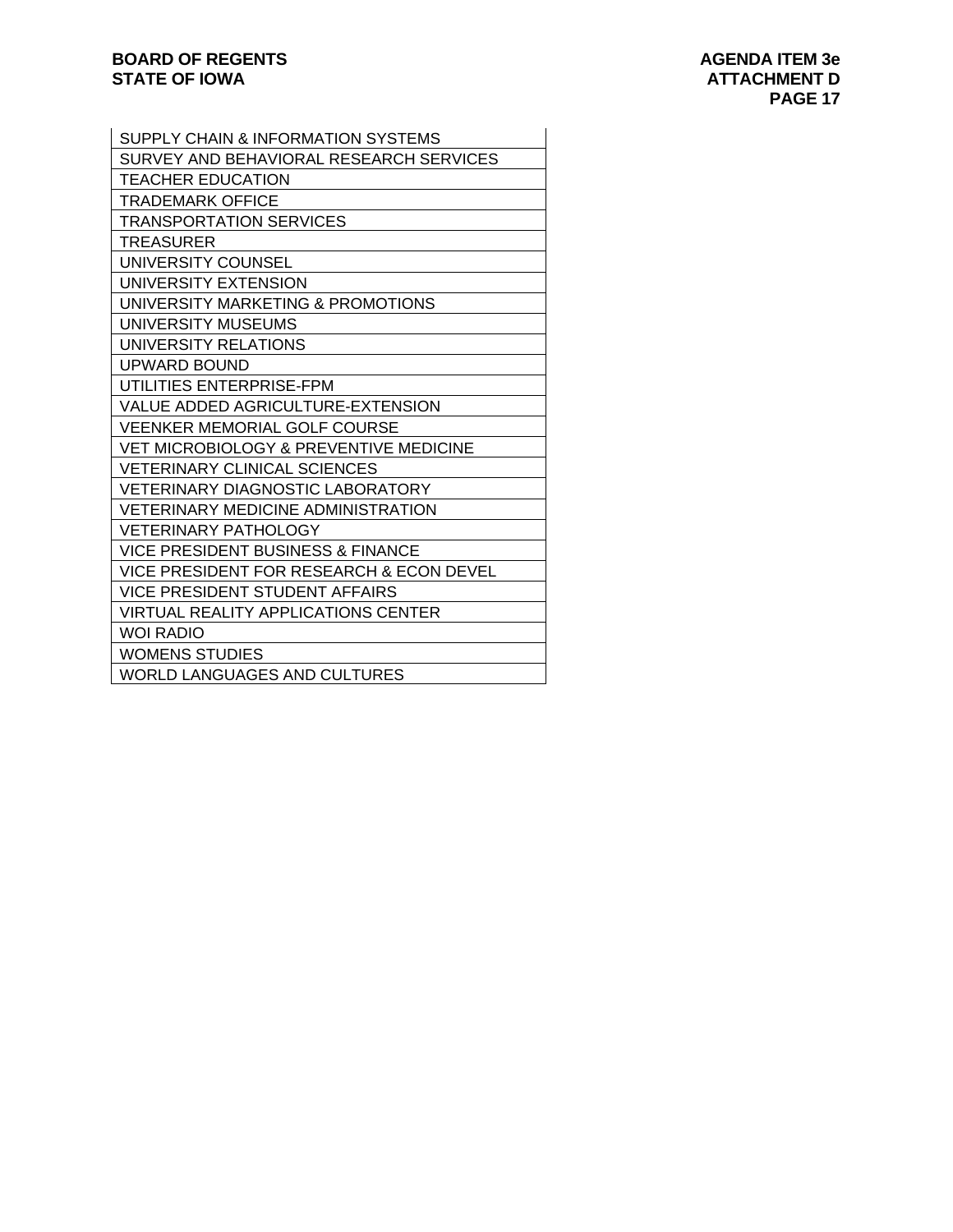#### **UNIVERSITY OF NORTHERN IOWA DEPARTMENTS WITH 28 OR FEWER FTE**

Academic Advising Academic Learning Center Accounting Admissions AF – Technology Services Applied Human Sciences, School of Art Biology Broadcasting Services Business Operations Career Services Center for Early Developmental Education Center for Energy & Environmental Education Center for Multicultural Education Center for Social & Behavioral Research Center for Social & Behavioral Sciences Chemistry & Biochemistry Classic Upward Bound College of Business Admin Support Services College of Business Administration College of Education College of Education Student Advising College of Humanities & Fine Arts College of Natural Sciences Communication Sciences & Disorders Communication Studies Compliance and Equity Management Computer Science Continuing Education and Special Programs Counseling Center Culture and Intensive English Program Curriculum and Instruction Disability Services Earth Science **Economics** Educational Leadership, Counseling, & Postsecondary Education Educational Opportunity Center Educational Psychology & Foundations Educational Talent Search English Language & Literature Environmental Health & Safety Environmental Science Programs EOP/SCS Executive Vice President and Provost Finance Financial Accounting and Reporting Services Financial Aid Gallagher-Bluedorn Performing Arts Center Geography Graduate College **History** Human Resource Services